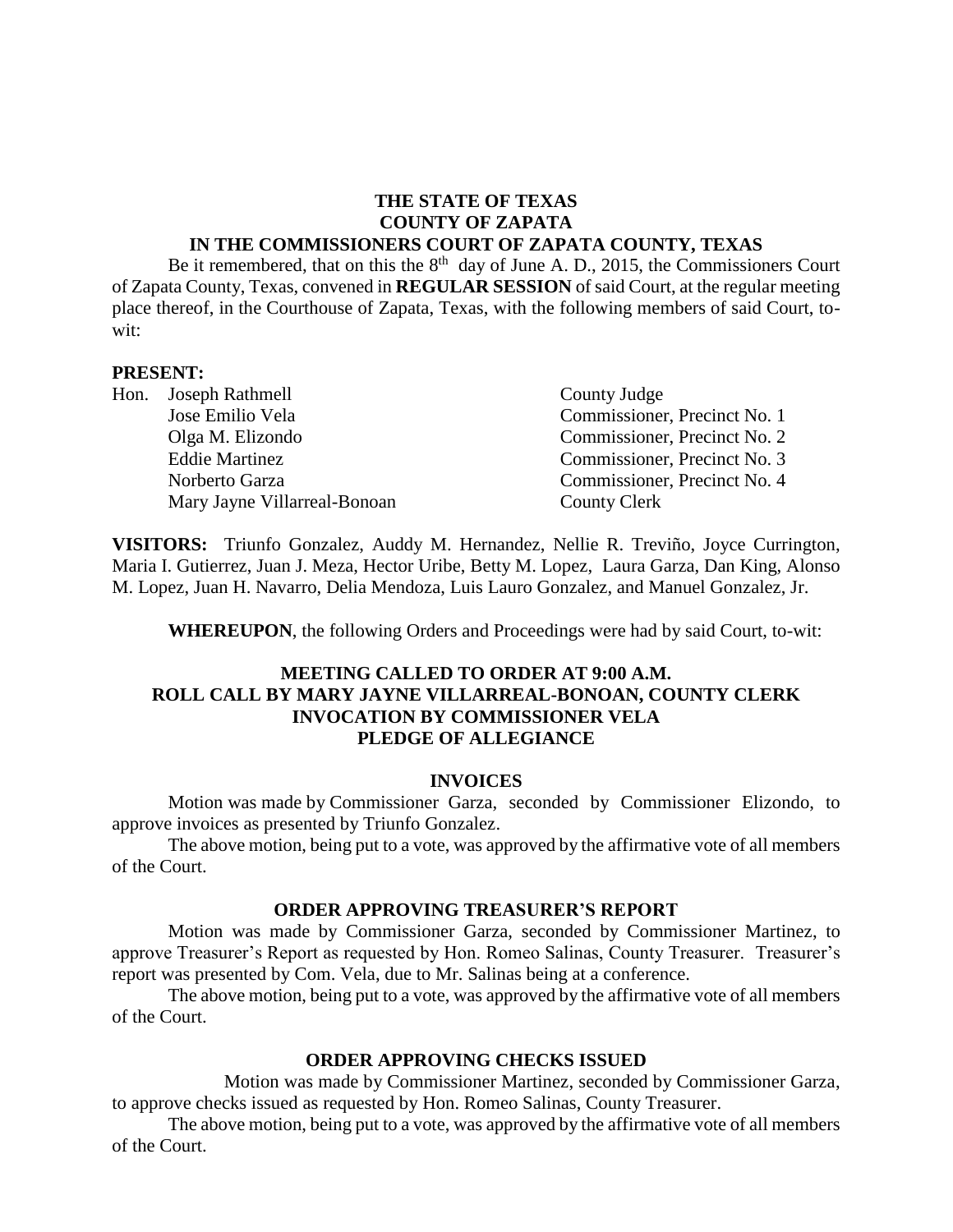## **ORDER APPROVING TAX / ASSESSOR COLLECTOR'S REPORT**

Motion was made by Commissioner Garza, seconded by Commissioner Martinez, to approve the Tax / Assessor Collector's report for Motel-Hotel Tax in an amount of \$16,502.79 for a year to date collection of \$160,206.19. YTD tax collections are at \$89.54% with \$126,624.23 collected this year.

The above motion, being put to a vote, was approved by the affirmative vote of all members of the Court.

#### **LEGISLATIVE UPDATE**

Hector Uribe gave the Legislative update and reported that the bill pertaining to heavy equipment inventory tax had been unsuccessful. This is in reference to oil companies that are setting up rental companies and are renting heavy equipment to themselves.

## **OVERVIEW OF BORDAS WIND ENERGY**

No action was taken on item regarding overview of Bordas Wind Energy and discussion/action regarding establishing a Wind Reinvestment Zone in Zapata County including granting the authority to publish notice of the proposed reinvestment zone in the local newspaper for designation of such Wind Reinvestment Zone and matters related thereto as requested by Juan Cruz, J. Cruz & Associates.

## **ORDER TO SOLICIT REQUEST FOR PROPOSALS FOR ZAPATA COUNTY MEDICAL INSURANCE**

Motion was made by Commissioner Garza, seconded by Commissioner Vela, to approve to solicit Request for Proposals for the Zapata County Medical Insurance and ask TAC for different proposals as requested by Hon. Joe Rathmell, County Judge.

The above motion, being put to a vote, was approved by the affirmative vote of all members of the Court.

### **ORDER TO TABLE REQUEST BY COMMISSIONER ELIZONDO REGARDING PREPARATION OF COLONIA CONSTRUCTION FUND APPLICATION FOR SEPTIC TANK INSTALLATION IN COLONIA RAMIREÑO AREA**

Motion was made by Commissioner Garza, seconded by Commissioner Martinez, to table request by Commissioner Elizondo regarding preparation of a Colonia Construction Fund application to the Texas Department of Agriculture for septic tank installation in the Colonia Ramireño area and authorize the firm of Carlos Colina Vargas, AICP & Associates to prepare the application as requested by Hon. Olga M. Elizondo, Commissioner Pct. 2.

The above motion, being put to a vote, was approved by the affirmative vote of all members of the Court.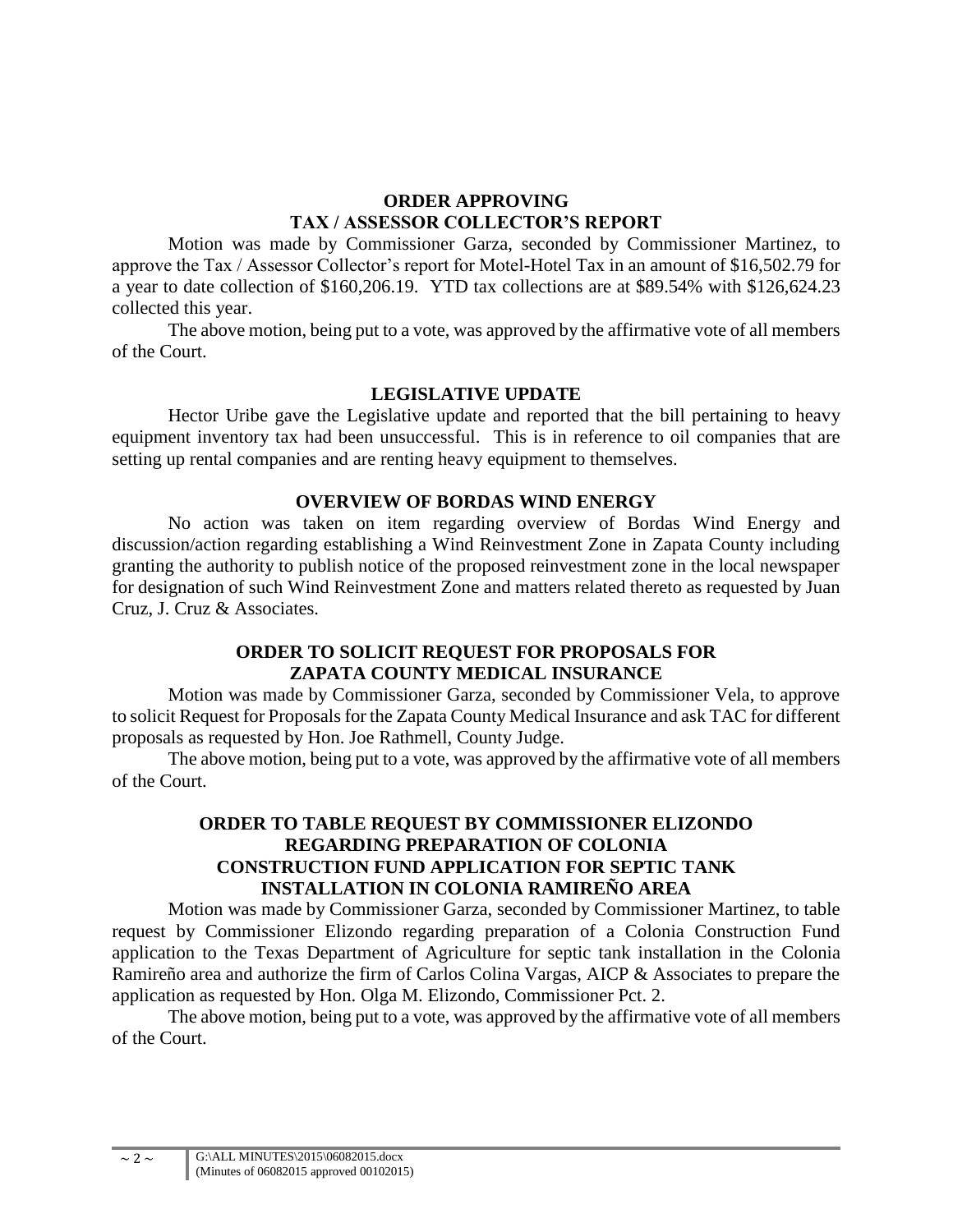# **NO ACTION ON REQUEST BY COMMISSIONER ELIZONDO REGARDING FUNDRAISER FOR ZAPATA COUNTY FIRE DEPARTMENT**

Motion was made by Commissioner Elizondo to approve a fundraiser for the Zapata County Fire Department through the "Fill the Boot Campaign" for purchase of furniture for sleeping quarters as requested by Hon. Olga M. Elizondo, Commissioner Pct. 2. Motion dies for lack of a second. No action taken.

## **ORDER APPROVING PURCHASE OF SCANNER FOR JUSTCE OF THE PEACE PRECINCT 3 OFFICE FROM TECHNOLOGY FUND**

Motion was made by Commissioner Garza, seconded by Commissioner Martinez, to approve the purchase of a scanner for the Justice of the Peace Pct. 3 Office from the Technology Fund for the purchase price of \$450.00 as requested by Hon. Fernando Muñoz, Justice of the Peace Pct. 3.

The above motion, being put to a vote, was approved by the affirmative vote of all members of the Court.

|      | <b>Department</b>      | <b>Line Item</b> | <b>Fund</b>             | <b>Amount</b> |
|------|------------------------|------------------|-------------------------|---------------|
| From | County Judge's Office  | 10-400-431       | Postage                 | \$293.37      |
| Tо   | Postage                | 10-409-311       | Postage                 | \$293.11      |
| From | <b>County Clerk</b>    | 10-403-311       | Postage                 | \$514.75      |
| Tо   | Postage                | 10-409-311       | Postage                 | \$514.75      |
| From | District Clerk         | 10-450-311       | Postage/Express/Freight | \$1,471.47    |
| Tо   | Postage                | 10-409-311       | Postage                 | \$1,471.47    |
| From | JP's                   | 10-455-314       | Postage all Precincts   | \$96.12       |
| Tо   | Postage                | 10-409-311       | Postage                 | \$96.12       |
| From | <b>County Attorney</b> | 10-475-311       | Postage                 | \$21.60       |
| Tо   | Postage                | 10-409-311       | Postage                 | \$21.60       |
| From | Auditor                | 10-495-311       | Postage/Express/Freight | \$76.62       |
| Tо   | Postage                | 10-409-311       | Postage                 | \$76.62       |
| From | Tax Office             | 10-499.311       | Postage                 | \$5,955.63    |
| Tо   | Postage                | 10-409-311       | Postage                 | \$5,955.63    |

# **ORDER APPROVING LINE ITEM TRANSFERS**

Motion was made by Commissioner Garza, seconded by Commissioner Martinez, to approve the line item transfers for postage used on main postage machine, a total of \$8,918.87.

as requested by Audelia Hernandez, Zapata County Judge's Office.

The above motion, being put to a vote, was approved by the affirmative vote of all members of the Court.

Motion was made by Commissioner Garza, seconded by Commissioner Martinez, to approve the line item transfers to meet departmental needs

| __                                              | <b>Department</b>        | Line Item  | Fund                 | Amount     |  |  |
|-------------------------------------------------|--------------------------|------------|----------------------|------------|--|--|
| From                                            | Zapata County Waterworks | 80-600-330 | Fuel & Lubricants    | \$3,800.00 |  |  |
| То                                              | Zapata County Waterworks | 08-602-121 | Sewer Plant Overtime | \$3,800.00 |  |  |
| $\sim$ 11 $\sigma$ 1 $\pi$ $\sim$ $\pi$ , $\pi$ |                          |            |                      |            |  |  |

as requested by Carlos Treviño, Water Plat Manager.